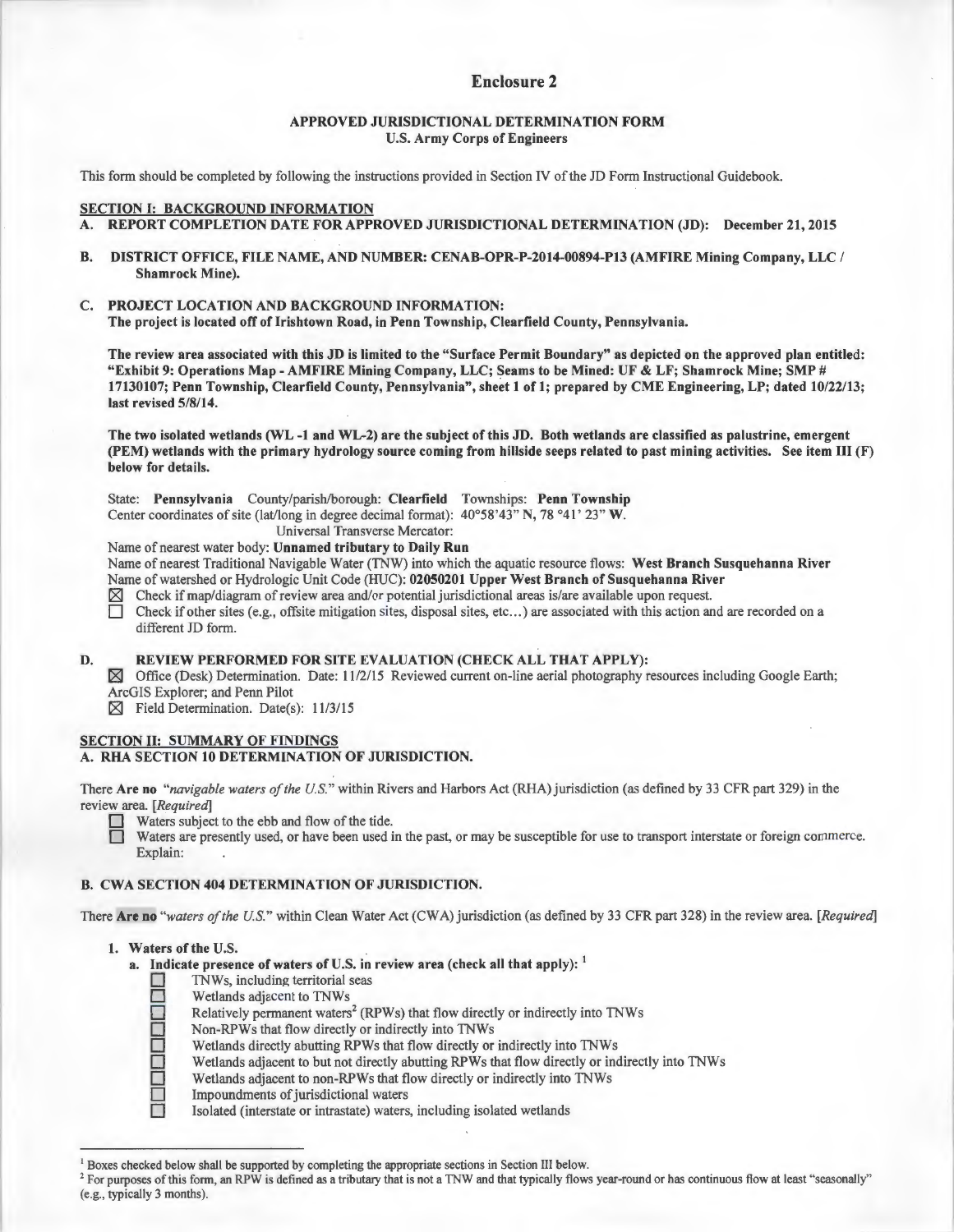- b. Identify (estimate) size of waters of the U.S. in the review area:<br>Non-wetland waters: linear feet: width  $(ft)$  and/or acre Non-wetland waters: linear feet: width (ft) and/or acres. Wetlands: acres.
- c. Limits (boundaries) of jurisdiction based on: Pick List Elevation of established OHWM (if known): and Pick List
- 2. Non-regulated waters/wetlands (check if applicable):<sup>3</sup>

 $\boxtimes$  Potentially jurisdictional waters and/or wetlands were assessed within the review area and determined to be not jurisdictional. Explain: Amy Elliott (Corps) has reviewed current on-line aerial photography resources including Google Earth; ArcGIS Explorer; and Penn Pilot. In addition, an on-site investigation was conducted on 11/3 /15 by Amy Elliott and staff from CME Engineering. L.P. Two (2) PEM wetlands were identified within the study area. Wetland WL-1 is a 0.03 acre PEM wetland and wetland WL-2 is a 0.04 acre PEM wetland. Both are man-made wetlands incidental to past surface mine activities, and both are slope wetlands that have formed from hillside seeps. Wetland WL-1 and Wetland WL-2 were confirmed to be isolated with no surface connection, directly or indirectly, to relatively permanent waters (RPW) or traditional navigable waters (TNW). These areas are not traditional navigable waters, and are intrastate waters/wetlands.

### SECTION III: CWA ANALYSIS

# A. TNWs AND WETLANDS ADJACENT TO TNWs

The agencies will assert jurisdiction over TNWs and wetlands adjacent to TNWs. If the aquatic resource is a TNW, complete Section III.A.1 and Section III.D.1. only; if the aquatic resource is a wetland adjacent to a TNW, complete Sections III.A.1 and 2 and Section 111.D.l.; otherwise, see Section 111.B below.

- I. TNW Identify TNW: Summarize rationale supporting determination:
- 2. Wetland adjacent to TNW Summarize rationale supporting conclusion that wetland is "adjacent":

### B. CHARACTERISTICS OF TRIBUTARY (THAT IS NOT A TNW) AND ITS ADJACENT WETLANDS (IF ANY):

This section summarizes information regarding characteristics of the tributary and its adjacent wetlands, if any, and it helps determine whether or not the standards for jurisdiction established under *Rapanos* have been met.

The agencies will assert jurisdiction over non-navigable tributaries of TNWs where the tributaries are " relatively permanent waters" (RPWs), i.e. tributaries that typically flow year-round or have continuous flow at least seasonally (e.g., typically 3 months). A wetland that directly abuts an RPW is also jurisdictional. If the aquatic resource is not a TNW, but has year-round (perennial) flow, skip to Section 111.D.2. If the aquatic resource is a wetland directly abutting a tributary with perennial flow, skip to Section III.D.4.

A wetland that is adjacent to but that does not directly abut an RPW requires a significant nexus evaluation. Corps districts and EPA regions will include in the record any available information that documents the existence of a significant nexus between a relatively permanent tributary that is not perennial (and its adjacent wetlands if any) and a traditional navigable water, even though a significant nexus finding is not required as a matter of law. ·

If the waterbody<sup>4</sup> is not an RPW, or a wetland directly abutting an RPW, a JD will require additional data to determine if the waterbody has a significant nexus with a TNW. If the tributary has adjacent wetlands, the significant nexus evaluation must consider the tributary in combination with all of its adjacent wetlands. This significant nexus evaluation that combines, for analytical purposes, the tributary and all of its adjacent wetlands is used whether the review area identified in the JD request is the tributary, or its adjacent wetlands, or both. If the JD covers a tributary with adjacent wetlands, complete Section 111.B.1 for the tributary, Section 111.B.2 for any onsite wetlands, and Section 111.B.3 for all wetlands adjacent to that tributary, both onsite and offsite. The determination whether a significant nexus exists is determined in Section 111.C below.

- 1. Characteristics of non-TNWs that flow directly or indirectly into TNW
	- (i) General Area Conditions: Watershed size: Pick List Drainage area: Pick List Average annual rainfall: inches Average annual snowfall: inches
	- (ii) Physical Characteristics:

<sup>&</sup>lt;sup>3</sup> Supporting documentation is presented in Section III.F.<br><sup>4</sup> Note that the Instructional Guidebook contains additional information regarding swales, ditches, washes, and erosional features generally and in the arid West.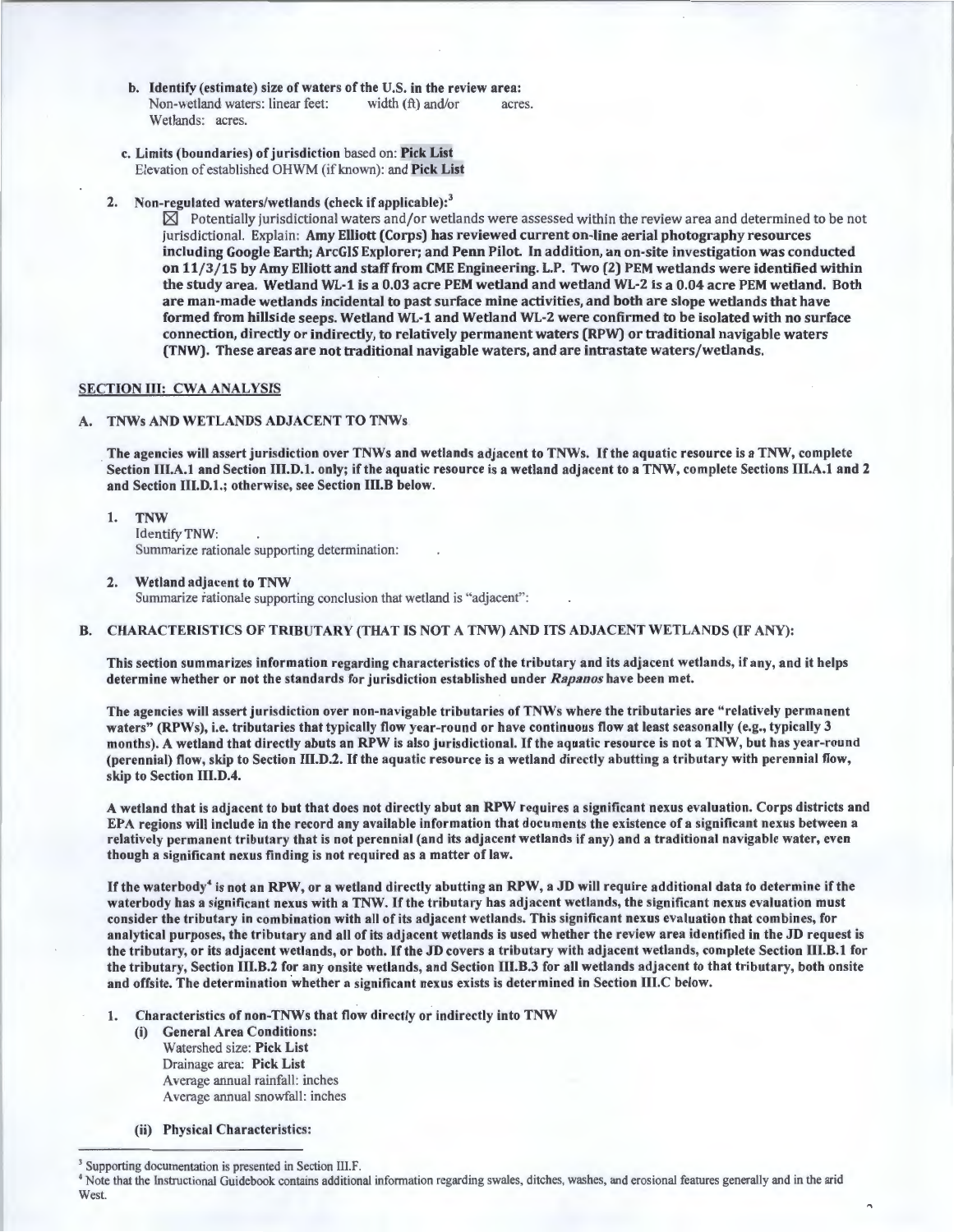|     | (a) Relationship with TNW:<br>Tributary flows directly into TNW.<br>$\Box$ Tributary flows through Pick List tributaries before entering TNW.<br>Project waters are Pick List river miles from TNW.<br>Project waters are Pick List river miles from RPW.<br>Project waters are Pick List aerial (straight) miles from TNW.<br>Project waters are Pick List aerial (straight) miles from RPW.<br>Project waters cross or serve as state boundaries. Explain:<br>Identify flow route to $TNW5$ :<br>Tributary stream order, if known:                                                                                                                                                                                                                                                                                                                                                                                                                                                                                                                                                                                                                                                                                                                                                                                                                                                                                                  |
|-----|---------------------------------------------------------------------------------------------------------------------------------------------------------------------------------------------------------------------------------------------------------------------------------------------------------------------------------------------------------------------------------------------------------------------------------------------------------------------------------------------------------------------------------------------------------------------------------------------------------------------------------------------------------------------------------------------------------------------------------------------------------------------------------------------------------------------------------------------------------------------------------------------------------------------------------------------------------------------------------------------------------------------------------------------------------------------------------------------------------------------------------------------------------------------------------------------------------------------------------------------------------------------------------------------------------------------------------------------------------------------------------------------------------------------------------------|
|     | (b) General Tributary Characteristics (check all that apply):<br><b>Tributary</b> is:<br>Natural<br>Artificial (man-made). Explain:<br>Manipulated (man-altered). Explain:<br>Tributary properties with respect to top of bank (estimate):<br>Average width:<br>feet<br>Average depth:<br>feet<br>Average side slopes: Pick List.<br>Primary tributary substrate composition (check all that apply):<br>$\Box$ Silts<br>$\Box$ Sands<br>Concrete<br>Cobbles<br>Gravel<br>Muck<br>Vegetation. Type/% cover:<br>Bedrock<br>$\Box$ Other. Explain:<br>Tributary condition/stability [e.g., highly eroding, sloughing banks]. Explain:<br>Presence of run/riffle/pool complexes. Explain:<br>Tributary geometry: Pick List<br>Tributary gradient (approximate average slope):<br>$\frac{0}{0}$                                                                                                                                                                                                                                                                                                                                                                                                                                                                                                                                                                                                                                            |
| (c) | Flow:<br>Tributary provides for: Pick List<br>Estimate average number of flow events in review area/year: Pick List<br>Describe flow regime:<br>Other information on duration and volume:<br>Surface flow is: Pick List. Characteristics:<br>Subsurface flow: Pick List. Explain findings:<br>$\Box$ Dye (or other) test performed:<br>Tributary has (check all that apply):<br>$\Box$ Bed and banks<br>$\Box$ OHWM <sup>6</sup> (check all indicators that apply):<br>clear, natural line impressed on the bank<br>the presence of litter and debris<br>changes in the character of soil<br>destruction of terrestrial vegetation<br>shelving<br>the presence of wrack line<br>vegetation matted down, bent, or absent<br>sediment sorting<br>leaf litter disturbed or washed away<br>scour<br>sediment deposition<br>multiple observed or predicted flow events<br>water staining<br>abrupt change in plant community<br>other (iist):<br>$\Box$ Discontinuous OHWM. <sup>7</sup> Explain:<br>If factors other than the OHWM were used to determine lateral extent of CWA jurisdiction (check all that apply):<br>High Tide Line indicated by:<br>Mean High Water Mark indicated by:<br>oil or scum line along shore objects<br>survey to available datum;<br>fine shell or debris deposits (foreshore)<br>physical markings;<br>physical markings/characteristics<br>vegetation lines/changes in vegetation types.<br>tidal gauges |

(iii) Chemical Characteristics:

Characterize tributary (e.g., water color is clear, discolored, oily film; water quality; general watershed characteristics, etc.). Explain:

Identify specific pollutants, if known:

 $\Box$  other (list):

## (iv) Biological Characteristics. Channel supports (check all that apply):

<sup>&</sup>lt;sup>5</sup> Flow route can be described by identifying, e.g., tributary a, which flows through the review area, to flow into tributary b, which then flows into TNW.<br><sup>6</sup>A natural or man-made discontinuity in the OHWM does not neces the OHWM has been removed by development or agricultural practices). Where there is a break in the OHWM that is unrelated to the waterbody's flow regime (e.g., flow over a rock outcrop or through a culvert), the agencies will look for indicators of flow above and below the break. 7  $7$ Ibid.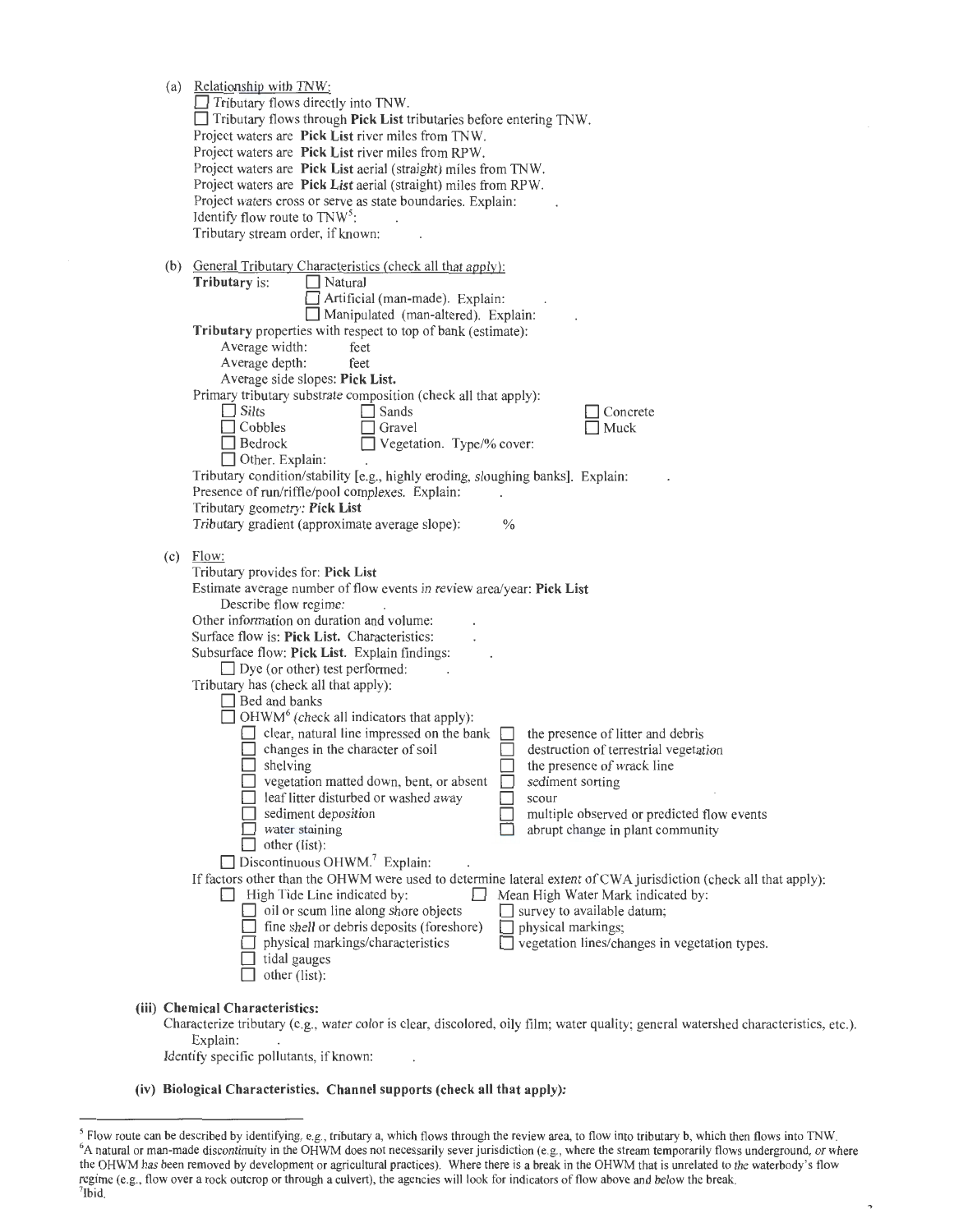| Riparian corridor. Characteristics (type, average width): |  |  |  |
|-----------------------------------------------------------|--|--|--|
|                                                           |  |  |  |

Wetland fringe. Characteristics:

 $\Box$  Habitat for:

 $\Box$  Federally Listed species. Explain findings:

Fish/spawn areas. Explain findings:

 $\Box$  Other environmentally-sensitive species. Explain findings:

 $\Box$  Aquatic/wildlife diversity. Explain findings:

# 2. Characteristics of wetlands adjacent to non-TNW that flow directly or indirectly into TNW

# (i) Physical Characteristics:

- (a) General Wetland Characteristics: Properties: Wetland size: acres Wetland type. Explain: Wetland quality. Explain: Project wetlands cross or serve as state boundaries. Explain:
- (b) General Flow Relationship with Non-TNW: Flow is: Pick List. Explain: Surface flow is: Pick List Characteristics: Subsurface flow: Pick List. Explain findings:  $\Box$  Dye (or other) test performed:
- (c) Wetland Adjacency Determination with Non-TNW:  $\Box$  Directly abutting  $\Box$  Not directly abutting
	- Discrete wetland hydrologic connection. Explain:
	- $\Box$  Ecological connection. Explain:
	- $\Box$  Separated by berm/barrier. Explain:
- (d) Proximity (Relationship) to TNW

Project wetlands are Pick List river miles from TNW. Project waters are Pick List aerial (straight) miles from TNW. Flow is from: Pick List. Estimate approximate location of wetland as within the Pick List floodplain.

# (ii) Chemical Characteristics:

Characterize wetland system (e.g., water color is clear, brown, oil film on surface; water quality; general watershed characteristics; etc.). Explain: Identify specific pollutants, if known:

# (iii) Biological Characteristics. Wetland supports (check all that apply):

- 0 Riparian buffer. Characteristics (type, average width):
- Vegetation type/percent cover. Explain:<br>  $\Box$  Habitat for:
- Habitat for:
	- D Federally Listed species. Explain findings:
	- Fish/spawn areas. Explain findings:
	- Other environmentally-sensitive species. Explain findings:
	- $\Box$  Aquatic/wildlife diversity. Explain findings:

# 3. Characteristics of all wetlands adjacent to the tributary (if any)

All wetland(s) being considered in the cumulative analysis: Pick List Approximately () acres in total are being considered in the cumulative analysis. For each wetland, specify the following:

Directly abuts? (Y/N) Size (in acres) Directly abuts? (Y/N)

Size (in acres)

Summarize overall biological, chemical and physical functions being performed:

# C. SIGNIFICANT NEXUS DETERMINATION

A significant nexus analysis will assess the flow characteristics and functions of the tributary itself and the functions performed by any wetlands adjacent to the tributary to determine if they significantly affect the chemical, physical, and biological integrity of a TNW. For each of the following situations, a significant nexus exists if the tributary, in combination with all of its adjacent wetlands, has more than a speculative or insubstantial effect on the chemical, physical and/or biological integrity of a TNW. Considerations when evaluating significant nexus include, but are not limited to the volume, duration, and frequency of the flow of water in the tributary and its proximity to a TNW, and the functions performed by the tributary and all its adjacent wetlands. It is not appropriate to determine significant nexus based solely on any specific threshold of distance (e.g. between a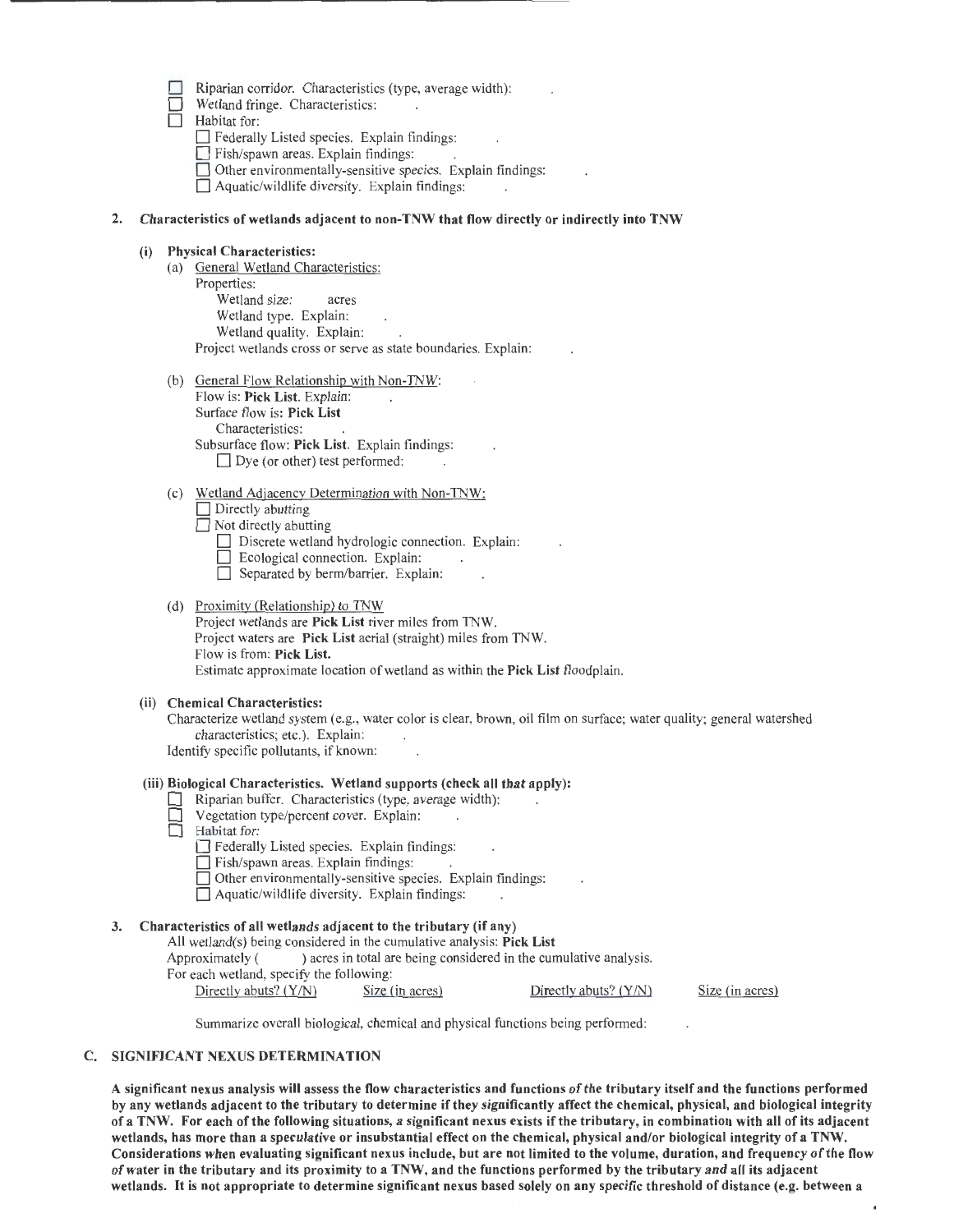tributary and its adjacent wetland or between a tributary and the TNW). Similarly, the fact an adjacent wetland lies within or outside of a floodplain is not solely determinative of significant nexus.

Draw connections between the features documented and the effects on the TNW, as identified in the *Rapanos* Guidance and discussed in the Instructional Guidebook. Factors to consider include, for example:

- Does the tributary, in combination with its adjacent wetlands (if any), have the capacity to carry pollutants or flood waters to TNWs, or to reduce the amount of pollutants or flood waters reaching a TNW?
- Does the tributary, in combination with its adjacent wetlands (if any), provide habitat and lifecycle support functions for fish and other species, such as feeding, nesting, spawning, or rearing young for species that are present in the TNW?
- Does the tributary, in combination with its adjacent wetlands (if any), have the capacity to transfer nutrients and organic carbon that support downstream food webs?
- Does the tributary, in combination with its adjacent wetlands (if any), have other relationships to the physical, chemical, or biological integrity of the TNW?

### Note: the above list of considerations is not inclusive and other functions observed or known to occur should be documented below:

- I. Significant nexus findings for non-RPW that has no adjacent wetlands and flows directly or indirectly into TNWs. Explain findings of presence or absence of significant nexus below, based on the tributary itself, then go to Section lll.D:
- 2. Significant nexus findings for non-RPW and its adjacent wetlands, where the non-RPW flows directly or indirectly into TNWs. Explain findings of presence or absence of significant nexus below, based on the tributary in combination with all of its adjacent wetlands, then go to Section III.D:
- 3. Significant nexus findings for wetlands adjacent to an RPW but that do not directly abut the RPW. Explain findings of presence or absence of significant nexus below, based on the tributary in combination with all of its adjacent wetlands, then go to Section III.D:

## D. DETERMINATIONS OF JURISDICTIONAL FINDINGS. THE SUBJECT WATERS/WETLANDS ARE (CHECK ALL THAT APPLY):

- I. TNWs and Adjacent Wetlands. Check all that apply and provide size estimates in review area: D TNWs: linear feet width (ft), Or, acres. **D** Wetlands adjacent to TNWs: acres.
- 2. RPWs that flow directly or indirectly into TNWs.
	- D Tributaries ofTNWs where tributaries typically flow year-round are jurisdictional. Provide data and rationale indicating that tributary is perennial:
	- D Tributaries ofTNW where tributaries have continuous flow "seasonally" (e.g., typically three months each year) are jurisdictional. Data supporting this conclusion is provided at Section III.B. Provide rationale indicating that tributary flows seasonally:

Provide estimates for jurisdictional waters in the review area (check all that apply):

 $\Box$  Tributary waters: linear feet width  $(ft)$ .

Other non-wetland waters: acres.

Identify type(s) of waters:

### 3. Non-RPWs<sup>8</sup> that flow directly or indirectly into TNWs.

Waterbody that is not a TNW or an RPW, but flows directly or indirectly into a TNW, and it has a significant nexus with a TNW is jurisdictional. Data supporting this conclusion is provided at Section III.C.

Provide estimates for jurisdictional waters within the review area (check all that apply):<br>  $\Box$  Tributary waters: linear feet width (ft).

- D Tributary waters: linear feet width (ft).
- Other non-wetland waters: acres.
	- Identify type(s) of waters:

# 4. Wetlands directly abutting an RPW that flow directly or indirectly into TNWs.

 $\Box$  Wetlands directly abut RPW and thus are jurisdictional as adjacent wetlands.

- D Wetlands directly abutting an RPW where tributaries typically flow year-round. Provide data and rationale indicating that tributary is perennial in Section Ill.D.2, above. Provide rationale indicating that wetland is directly abutting an RPW:
- D Wetlands directly abutting an RPW where tributaries typically flow "seasonally." Provide data indicating that tributary is seasonal in Section III.Band rationale in Section lll.D.2, above. Provide rationale indicating that wetland is directly abutting an RPW:

Provide acreage estimates for jurisdictional wetlands in the review area: acres.

5. Wetlands adjacent to but not directly abutting an RPW that flow directly or indirectly into TNWs.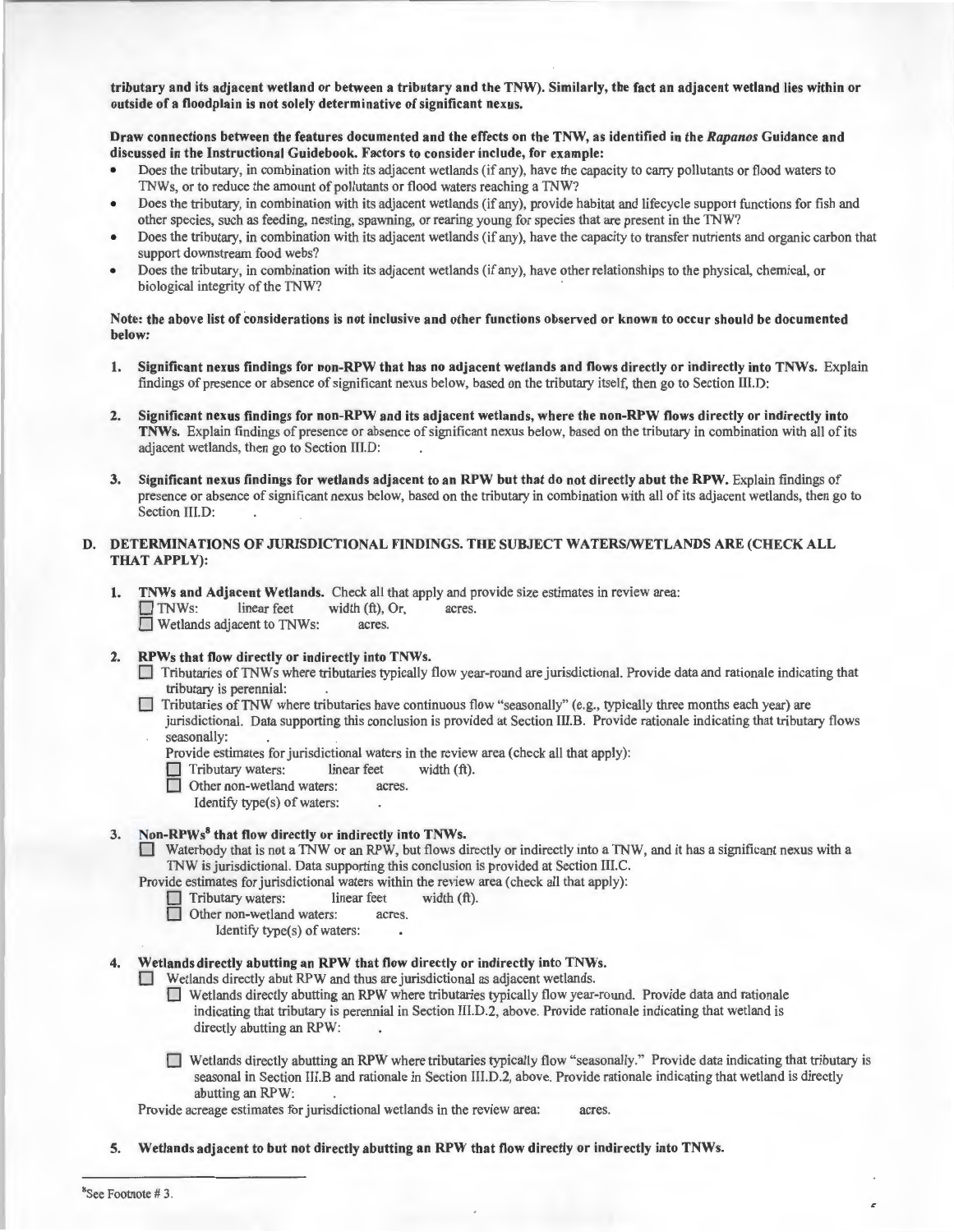D Wetlands that do not directly abut an RPW, but when considered in combination with the tributary to which they are adjacent and with similarly situated adjacent wetlands, have a significant nexus with a TNW are jurisidictional. Data supporting this conclusion is provided at Section III.C.

Provide acreage estimates for jurisdictional wetlands in the review area: acres.

#### 6. Wetlands adjacent to non-RPWs that flow directly or indirectly into TNWs.

D Wetlands adjacent to such waters, and have when considered in combination with the tributary to which they are adjacent and with similarly situated adjacent wetlands, have a significant nexus with a TNW are jurisdictional. Data supporting this conclusion is provided at Section III.C.

Provide estimates for jurisdictional wetlands in the review area: acres.

7. Impoundments of jurisdictional waters.<sup>9</sup>

As a general rule, the impoundment of a jurisdictional tributary remains jurisdictional.

- Demonstrate that impoundment was created from "waters of the U.S.," or
- Demonstrate that water meets the criteria for one of the categories presented above  $(1-6)$ , or
- Demonstrate that water is isolated with a nexus to commerce (see E below).

## E. ISOLATED [INTERSTATE OR INTRA-STATE] WATERS, INCLUDING ISOLA TED WETLANDS, THE USE, DEGRADATION OR DESTRUCTION OF WHICH COULD AFFECT INTERSTATE COMMERCE, INCLUDING ANY SUCH WATERS (CHECK ALL THAT APPLY):<sup>10</sup>

- which are or could be used by interstate or foreign travelers for recreational or other purposes.
- from which fish or shellfish are or could be taken and sold in interstate or foreign commerce.
- which are or could be used for industrial purposes by industries in interstate commerce.
- Interstate isolated waters. Explain:

 $\Box$  Other factors. Explain:

#### Identify water body and summarize rationale supporting determination:

- Provide estimates for jurisdictional waters in the review area (check all that apply):
	- Tributary waters: linear feet width (ft).
	- Other non-wetland waters: acres.
	- Identify type(s) of waters:
- **D** Wetlands: acres.

# F. NON-JURISDICTIONAL WATERS, INCLUDING WETLANDS (CHECK ALL THAT APPLY):

- D If potential wetlands were assessed within the review area, these areas did not meet the criteria in the 1987 Corps of Engineers Wetland Delineation Manual and/or appropriate Regional Supplements.
- Review area included isolated waters with no substantial nexus to interstate (or foreign) commerce.
- C8J Prior to the Jan 2001 Supreme Court decision in *"SWANCC,"* the review area would have been regulated based solely on the "Migratory Bird Rule" (MBR).
- $\boxtimes$  Waters do not meet the "Significant Nexus" standard, where such a finding is required for jurisdiction. Explain: The two isolated wetlands (Wetland WL-1 and Wetland WL-2) have no direct or indirect connection to a TNW. This was confirmed during a site visit by Amy Elliott (Corps) on 03 November 2015. The subject wetlands are separated (approx. 4 miles) from the nearest RPW.
- Other: (explain, if not covered above):

Provide acreage estimates for non-jurisdictional waters in the review area, where the sole potential basis of jurisdiction is the MBR factors (i.e., presence of migratory birds, presence of endangered species, use of water for irrigated agriculture), using best professional judgment (check all that apply):

D Non-wetland waters (i.e., rivers, streams):

Lakes/ponds: acres.

Other non-wetland waters: acres. List type of aquatic resource:

Wetlands: acres.

Provide acreage estimates for non-jurisdictional waters in the review area that do not meet the "Significant Nexus" standard, where such a finding is required for jurisdiction (check all that apply):

- Non-wetland waters (i.e., rivers, streams):<br>Lakes/ponds: acres.
- Lakes/ponds: acres.<br>Other non-wetland waters:
- $\Box$  Other non-wetland waters: acre. List type of aquatic resource:  $\boxtimes$  Wetlands: see table below
- Wetlands: see table below

| <b>Waters Name</b> | Cowardin<br>Code | <b>HGM Code</b> | <b>Estimated Amount</b><br>of Aquatic<br><b>Resource in</b><br><b>Review Area</b> |  |
|--------------------|------------------|-----------------|-----------------------------------------------------------------------------------|--|
| Wetland WL-1       | <b>PEM</b>       | Slope           | $0.03$ acres                                                                      |  |
| Wetland WL-2       | <b>PEM</b>       | Slope           | $0.04$ acres                                                                      |  |
|                    | <b>TOTAL</b>     |                 | $0.07$ acres                                                                      |  |

<sup>&</sup>lt;sup>9</sup> To complete the analysis refer to the key in Section III.D.6 of the Instructional Guidebook.<br><sup>10</sup> Prior to asserting or declining CWA jurisdiction based solely on this category, Corps Districts will elevate the action review consistent with the process described in the Corps/EPA *Memorandum Regarding CWA Act Jurisdiction Following Rapanos.*